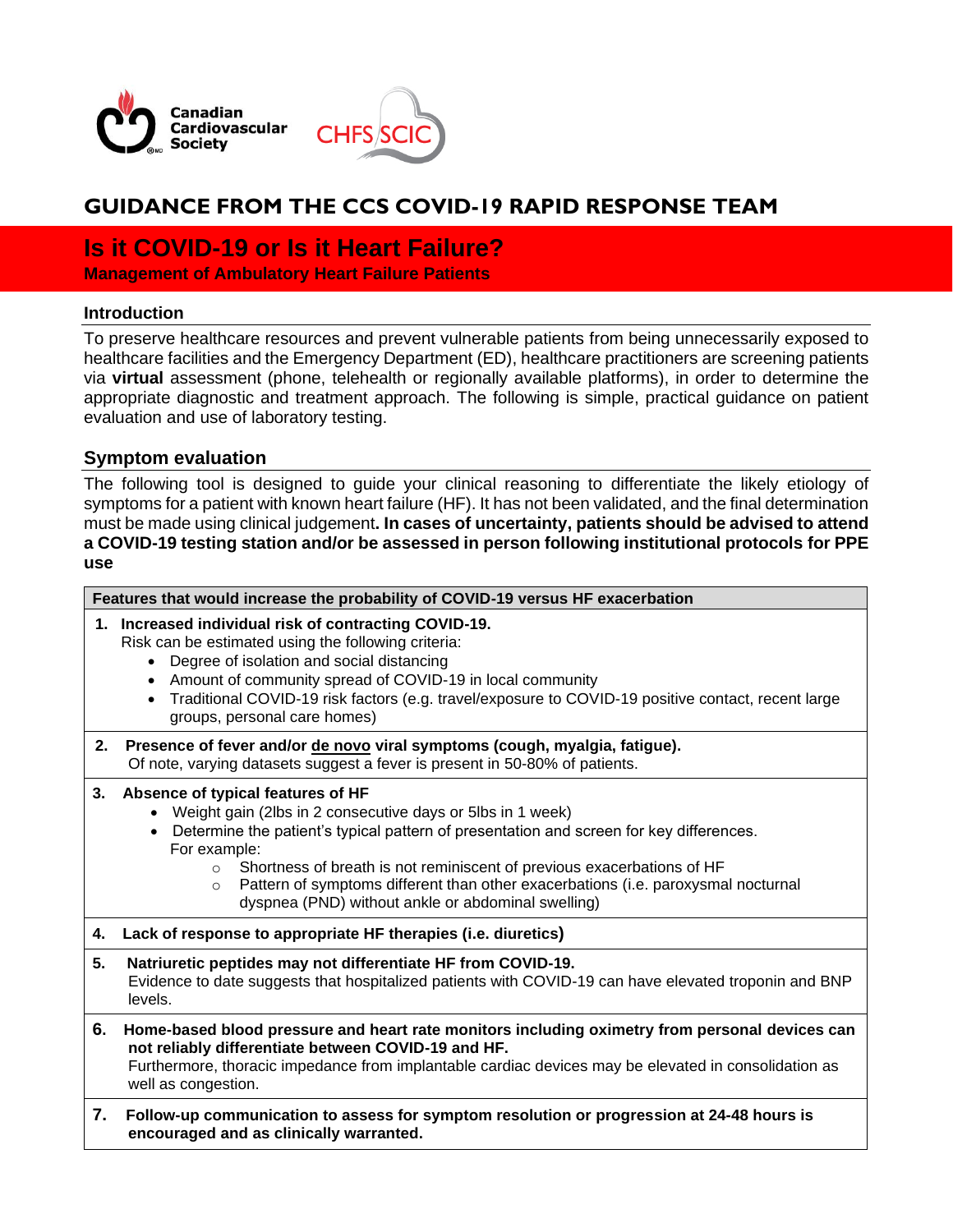

## **Laboratory Testing**

**The following process related to laboratory testing for HF patients is proposed. Clinical judgement is required to apply this approach, based on patient symptoms, signs and risk.**

|                                                                                                                                                                | 1. Can routine laboratory testing be delayed based on clinical findings until public health restrictions<br>have been removed?                                                                                                                                                                                                                                                                                                                                                                                  |  |
|----------------------------------------------------------------------------------------------------------------------------------------------------------------|-----------------------------------------------------------------------------------------------------------------------------------------------------------------------------------------------------------------------------------------------------------------------------------------------------------------------------------------------------------------------------------------------------------------------------------------------------------------------------------------------------------------|--|
|                                                                                                                                                                | Criteria:<br>• Laboratory testing done within 6 months<br>• Recent serum electrolytes and creatinine (Cr) are within normal range or historically stable<br>No increase in serum $Cr > 30\%$ in the last 6 months unless a clear cause is identified (e.g.,<br>infection, over-diuresis, vomiting and/or diarrhea)<br>• No recent medication changes that would affect Cr/electrolytes.                                                                                                                         |  |
| If the patient meets these criteria, order laboratory testing after public health has removed<br>restrictions for social distancing (tentatively in 3 months). |                                                                                                                                                                                                                                                                                                                                                                                                                                                                                                                 |  |
| 2. Is laboratory testing required for chronic disease management or to prevent an ED visit?                                                                    |                                                                                                                                                                                                                                                                                                                                                                                                                                                                                                                 |  |
|                                                                                                                                                                | Criteria:<br>• Known history of abnormal electrolytes requiring intervention<br>Increase in $Cr > 30\%$ in the last 6 months without a clear cause identified (e.g., infection, over-<br>diuresis, vomiting and/or diarrhea)<br>• Recent new medications that could affect Cr/electrolytes<br>• Recent frequent ED visits and/or hospital admissions<br>• Symptoms suggestive of electrolyte imbalances as determined by physician or nurse<br>practitioner assessment including muscle cramps and palpitations |  |
|                                                                                                                                                                | If the patient meets these criteria there are two options to obtain laboratory testing:                                                                                                                                                                                                                                                                                                                                                                                                                         |  |
|                                                                                                                                                                | a) Arrange in home laboratory testing if available in the patient's area with appropriate precautions by<br>the provider                                                                                                                                                                                                                                                                                                                                                                                        |  |
|                                                                                                                                                                | b) Send patient to a local laboratory presuming that rigorous precautions are in place. Ask patient to do                                                                                                                                                                                                                                                                                                                                                                                                       |  |

online booking or call the laboratory to book an appointment to minimize exposure